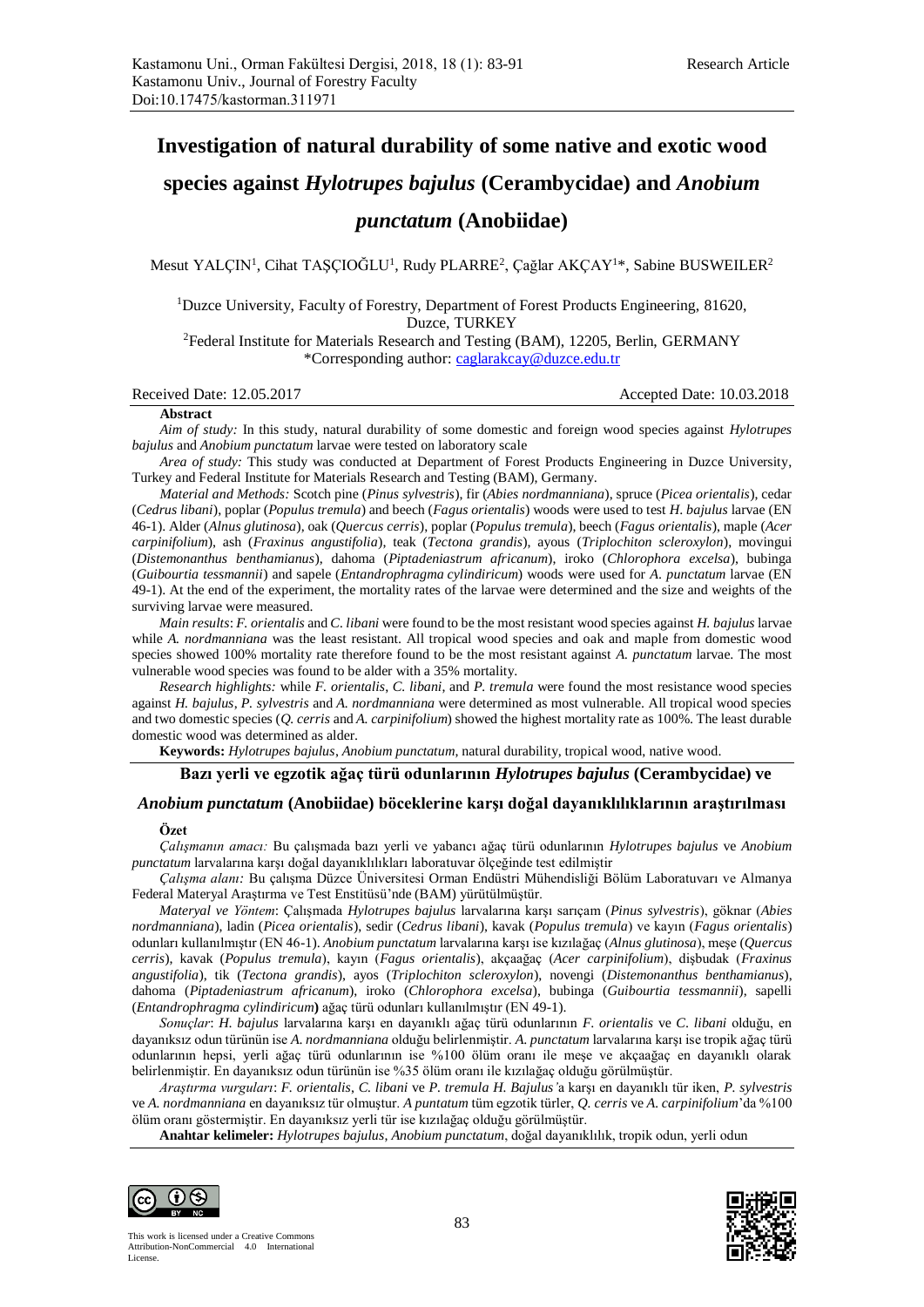## **Introduction**

Wood material is one of the most used materials in our daily life. However, it is destroyed by insects when used unprotected. For this reason, such materials are impregnated with chemicals such as CCA (Chromated Copper Arsenate). However, in recent years, many of the toxic chemicals have been banned due to increased environmental pressures and environmental restrictions. Thus, it has been tried to use durable wood species for longer service life. In this case, however, proper harvesting practices should be considered (Schultz & Nicholas, 2008).

1,200,000 insect species live throughout the world. Some of these insect species cause destruction in forests and forest products. The damage caused by insects varies according to the tree species. There are insects that are destructive for only coniferous or only broad leaved species, as well as in both wood species. Some of the insects that destroy tree and wood materials are larval form, while the others are adults.

Old house borer *H. bajulus* is one most important insect from Cerambycidae family that destroys the wood and timber structures (Chiappini, 2010). *H. bajulus* generally attacks to the coniferous woods such as pine, fir and spruce. On the other hand, it was stated that *H. bajulus* can cause damage on redwood, oak, ash, poplar and locust from broadleaved wood species. At first stages, *H. bajulus* feeds on sapwoods and later it penetrates to the heartwood. Old house borer larvae require sapwood with high protein content (% 0, 2) for the development. Larval development occurs in sapwood faster than heartwood (Goodell, 2008). *H. bajulus* distributed widely over the world including Turkey.

The body of *H. bajulus* is decorated with yellowish gray thin hairs on a dark brown chestnut color, long and fairly flat. The antennas have 11 segments, thin and approximately half the length of the body. The eggs are yellowish white in color and approximately 2 mm long. It is known that *H. bajulus* sometimes lays 30-200 eggs, in some cases up to 300 within 3 days after mating. It takes 8-12 days to emerge from egg to larvae stage. The larva has light yellowish color and the length of mature larvae varies between 18- 30 mm (Çanakçıoğlu & Mol, 1998).

*A*. *punctatum* is the other important insect that destroys the wood materials. It is also known as furniture beetle.

Cylindrical adults are 2.5-5.0 mm in length, reddish brown colored. They are covered with thin yellowish hairs. Mature females put their eggs in the old flying holes and cracks in the galleries. In general, *A*. *punctatum* adults do not lay eggs on smooth and polished surfaces. Generally, a female puts 1-2 eggs every time.

It is also observed that it can lay up to 80 eggs. The eggs are grown up to 34 weeks. The main food of larvae is cellulose. It need a small amount of protein. The time larvae to be become an adult depend on the quality of food and the climatic conditions. *A. punctatum* larvae live at least 2 years in the sapwood of deciduous trees and 4-8 years or longer in coniferous trees. The optimum temperature for growth of larvae is  $22-23$  ° C (lower than the house beetle). Wood moisture demands are around 30%. With the decreasing in relative humidity, the destruction period of *A. punctatum* larvae are accelerated and larval development is accelerating. When the relative humidity is around 55-60%, wood humidity is 10-12%, the development of the larvae is over. During long periods of heat, there is no evidence of damage to this insect in areas with central heating systems (Kaygın, 2007).

It is distributed in the Marmara, Central Anatolia, Black Sea and Eastern Anatolia regions in Turkey. It causes damage on pine, spruce, poplar, beech, alder, walnut and ash. They prefer soft lumber woods. The larva develops in the heartwood of deciduous trees and the sapwood of coniferous trees. It has significant damage in wooden parts of buildings, such as beams, paneling, parquet, lathes, stair doors and various furniture materials and musical instruments (Kaygın, 2007).

There are limited publications on wood damage of these insects in Turkey. Erdem & Çanakçıoğlu (1977) investigated the biology of wood destroying insects, their identification, characteristics; and methods of protection from these insects. Usually these works are limited to forest habitat and harvested or processed wood material. The subject has not been thoroughly researched.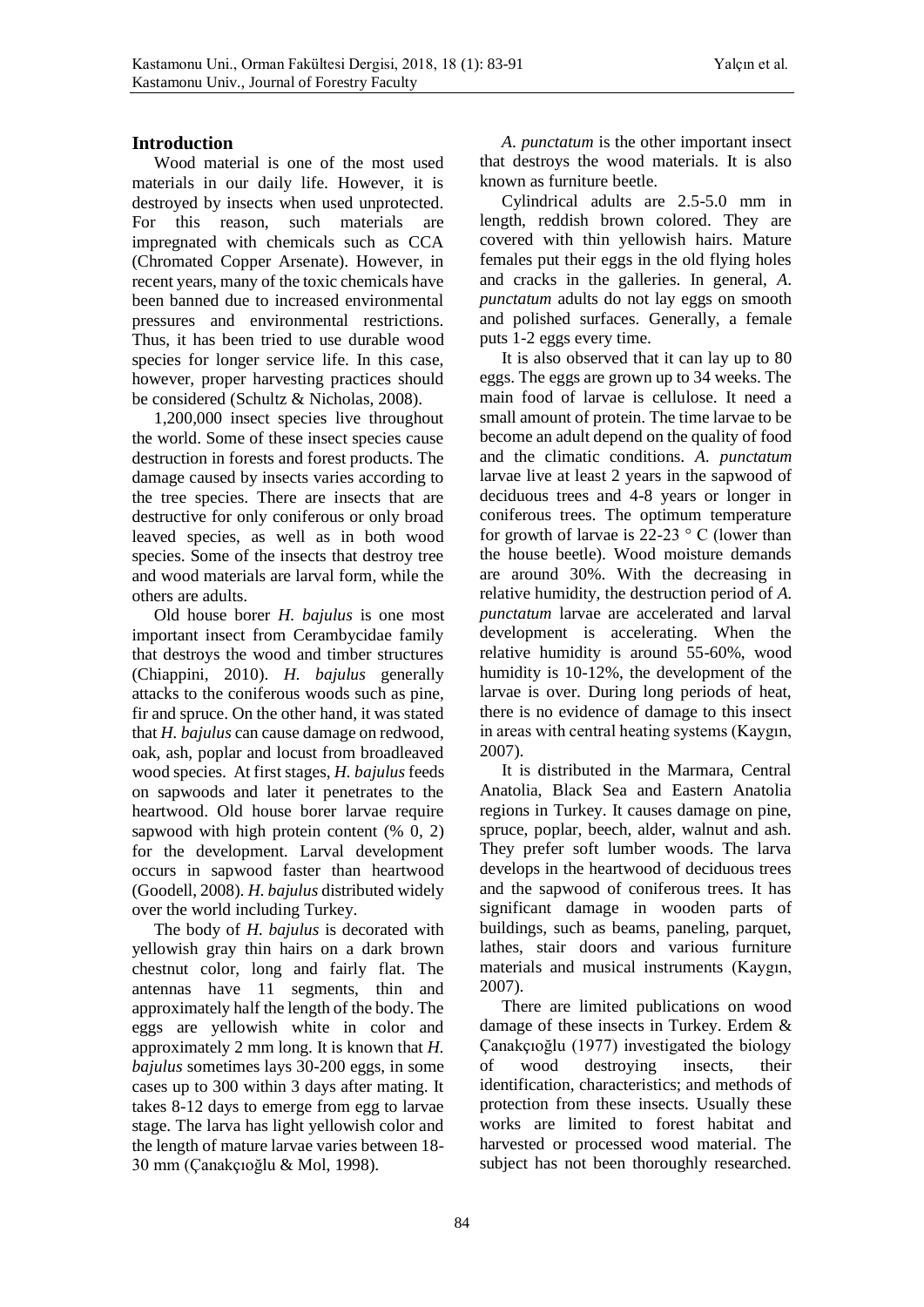The aim of this study was to determine natural durability of some native and tropic wood species against *H*. *bajulus* and *A. punctatum* larvae.

## **Material and Method Preparation of wood samples**

The wood samples were prepared according to the European Standards (EN 46- 1, 2008; EN-47, 2004). The samples were cut 50x25x15 mm<sup>3</sup> (longitudinal x radial x tangential) dimensions for *H. bajulus* and *A. punctatum* larval tests. All wood blocks were conditioned at  $28\pm2$  °C and  $70\pm5\%$  relative humidity for 4 weeks.

## *H. bajulus* **larval tests**

One part of the tests was carried out in the division of Biodeterioration and Reference Organisms in Federal Institute for Materials Research and Testing (BAM), Berlin, Germany, the other part of the tests was done in Forest Biology and Wood Protection Technology Laboratory in Duzce University. Wood specimens were prepared for larval test. One glass plate as one side was placed on only one face of wood specimens to create a small gap to put larvae. The other surfaces were covered with paraffin wax. Newly hatched larvae obtained from end of cultivation were used for the durability test according to the EN 46-1 standard. A total of ten larvae were inserted between glass and wood surface (Nt). After four weeks, the glasses were removed on the wood block surfaces and the living and dead larvae were recorded (not tunneled, started to tunnel, alive and tunneled) under a microscope. Then, the test continued until end of the eight weeks. At the end of the test, all wood blocks were cut and the live and dead larvae were determined. Larva mortality rates were calculated used these data. In addition, the standard (EN 46-1), larvae sizes and weights were measured using Stereo microscope and scales, respectively.

Mortality rate (
$$
\%
$$
) =  $\frac{\text{Nf}}{\text{Nt}} \chi 100$  (1)

In this Equation; Nt, number of total larvae inserted the surfaces of wood (10 replicates); Nf, number of dead larvae after 12 weeks.

## *A. punctatum* **larval tests**

*A. punctatum* larval tests were carried out in the division of Biodeterioration and Reference Organisms in Federal Institute for Materials Research and Testing (BAM), Berlin, Germany. The test specimens were kept in conditioning chamber for a minimum of two weeks. The egg-laying zones were prepared by attaching a piece of the fine cloth measuring approximately 45x20 mm to face of test specimens. Recently emerged adults collected from laboratory cultured were used in the test. Each test specimen was placed in one of the test containers and five female and five male insects were added the containers covered with a disc of filter paper and placed in the testing chamber for approximately one week. After then the eggs were counted under microscope. If there were fewer than 50, added another group of insects to container (Table 1). At the end of the  $52<sup>nd</sup>$  weeks, the test specimens were cut and counted the number of live and dead larvae according to EN 49-1 standard. In addition, the standard (EN 49-1), larvae sizes were measured using a stereo microscope.

Mortality rate (
$$
\%
$$
) =  $\frac{\text{Nst}}{\text{Ndl}}$  x100 *(II)*

In this Equation: Nst is number of start the tunnel larva, Ndl is number of dead larva after 52 weeks.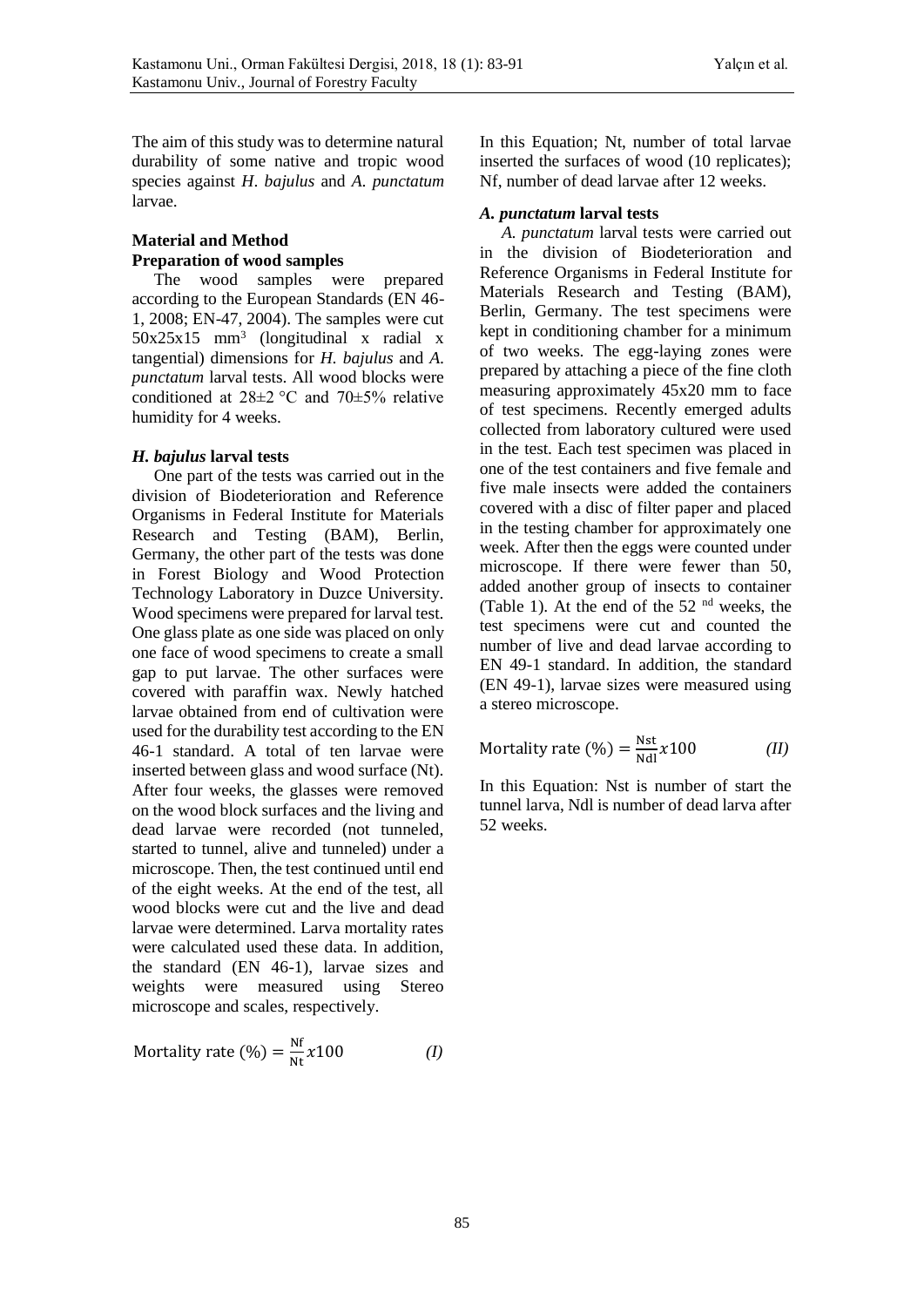| Wood species     | 1 <sup>st</sup> Introduction of A.<br><i>punctatum</i> pairs |                                | 2 <sup>nd</sup> Introduction of A.<br><i>punctatum</i> pairs |                                | 3 <sup>th</sup> Introduction of A.<br><i>punctatum</i> pairs |                                | 4 <sup>th</sup> Introduction of A.<br><i>punctatum</i> pairs |                                |
|------------------|--------------------------------------------------------------|--------------------------------|--------------------------------------------------------------|--------------------------------|--------------------------------------------------------------|--------------------------------|--------------------------------------------------------------|--------------------------------|
|                  | Amount<br>of eggs<br>surface 1                               | Amount<br>of eggs<br>surface 2 | Amount<br>of eggs<br>surface 1                               | Amount<br>of eggs<br>surface 2 | Amount<br>of eggs<br>surface 1                               | Amount<br>of eggs<br>surface 2 | Amount<br>of eggs<br>surface 1                               | Amount<br>of eggs<br>surface 2 |
|                  | 25                                                           | 49                             |                                                              |                                |                                                              |                                |                                                              |                                |
| A. glutinosa     | 21                                                           | 17                             | 71                                                           | 67                             |                                                              |                                |                                                              |                                |
|                  | 92                                                           | 18                             |                                                              |                                |                                                              |                                |                                                              |                                |
|                  | 7                                                            | $\boldsymbol{0}$               | 9                                                            | 1                              | 35                                                           | 12                             | 73                                                           | 41                             |
| Q. cerris        | $\overline{2}$                                               | 6                              | $\overline{28}$                                              | 6                              | 61                                                           | $\overline{7}$                 |                                                              |                                |
|                  | $\overline{16}$                                              | 13                             | 19                                                           | 16                             | 22                                                           | 16                             | 26                                                           | 19                             |
|                  | $\overline{8}$                                               | 24                             | 19                                                           | 49                             |                                                              |                                |                                                              |                                |
| P. sylvestris    | 46                                                           | $\overline{0}$                 | 74                                                           | 18                             |                                                              |                                |                                                              |                                |
|                  | 14                                                           | 13                             | 21                                                           | 24                             | 67                                                           | 31                             |                                                              |                                |
|                  | 24                                                           | 52                             |                                                              |                                |                                                              |                                |                                                              |                                |
| P. tremula       | 7                                                            | 8                              | 40                                                           | 25                             |                                                              |                                |                                                              |                                |
|                  | 14                                                           | 6                              | 27                                                           | 31                             |                                                              |                                |                                                              |                                |
|                  | 8                                                            | 20                             | $\,8$                                                        | 22                             | 16                                                           | 23                             | 26                                                           | 28                             |
| F. orientalis    | $\overline{19}$                                              | $\overline{\mathcal{L}}$       | $\overline{51}$                                              | 10                             |                                                              |                                |                                                              |                                |
|                  | 6                                                            | 5                              | 27                                                           | 19                             | 47                                                           | 23                             |                                                              |                                |
|                  | 107                                                          | 39                             |                                                              |                                |                                                              |                                |                                                              |                                |
| A. carpinifolium | 32                                                           | $\mathbf{1}$                   | 71                                                           | $\overline{c}$                 |                                                              |                                |                                                              |                                |
|                  | 48                                                           | 63                             |                                                              |                                |                                                              |                                |                                                              |                                |
|                  | 32                                                           | 33                             |                                                              |                                |                                                              |                                |                                                              |                                |
| F. angustifolia  | $\boldsymbol{0}$                                             | $\overline{4}$                 | 13                                                           | 6                              | 24                                                           | 23                             | 37                                                           | 27                             |
|                  | $\overline{28}$                                              | $\overline{10}$                | 67                                                           | $\overline{29}$                |                                                              |                                |                                                              |                                |
|                  | 5                                                            | $\boldsymbol{0}$               | 7                                                            | $\mathbf{0}$                   | 18                                                           | $\boldsymbol{0}$               | 32                                                           | 1                              |
| T. grandis       | $\overline{0}$                                               | $\overline{0}$                 | $\overline{0}$                                               | $\mathbf{1}$                   | $\overline{9}$                                               | $\overline{7}$                 | 23                                                           | 17                             |
|                  | $\mathbf{1}$                                                 | $\boldsymbol{0}$               | 6                                                            | $\boldsymbol{0}$               | 32                                                           | $\boldsymbol{0}$               | 57                                                           | 6                              |
|                  | 16                                                           | 15                             | 16                                                           | 19                             | 34                                                           | 63                             |                                                              |                                |
| T. scleroxylon   | $\overline{8}$                                               | 15                             | $\overline{28}$                                              | 28                             |                                                              |                                |                                                              |                                |
|                  | $\overline{8}$                                               | 11                             | 27                                                           | 29                             |                                                              |                                |                                                              |                                |
|                  | $\overline{12}$                                              | $\overline{16}$                | 16                                                           | $\overline{22}$                | 21                                                           | 42                             |                                                              |                                |
| D. benthamianus  | 5                                                            | $\sqrt{8}$                     | 62                                                           | 18                             |                                                              |                                |                                                              |                                |
|                  | $\overline{11}$                                              | $\overline{\bf 8}$             | 52                                                           | 46                             |                                                              |                                |                                                              |                                |
|                  | 3                                                            | 5                              | 6                                                            | 11                             | 25                                                           | 17                             | 33                                                           | 28                             |
| P. africanum     | $\overline{4}$                                               | $\overline{0}$                 | 14                                                           | 9                              | 134                                                          | 31                             |                                                              |                                |
|                  | 21                                                           | 5                              | 33                                                           | 32                             |                                                              |                                |                                                              |                                |
| T. excelsa       | 9                                                            | 3                              | 22                                                           | 15                             | 40                                                           | 45                             |                                                              |                                |
|                  | $\,1$                                                        | 5                              | 15                                                           | 31                             | 23                                                           | 73                             |                                                              |                                |
|                  | $\boldsymbol{0}$                                             | 3                              | 44                                                           | 6                              |                                                              |                                |                                                              |                                |
|                  | $\overline{32}$                                              | $\overline{15}$                | 44                                                           | $\overline{41}$                |                                                              |                                |                                                              |                                |
| G. tessmannii    | 3                                                            | $\overline{2}$                 | 21                                                           | 23                             | 31                                                           | 42                             |                                                              |                                |
|                  | 9                                                            | 12                             | 22                                                           | 28                             |                                                              |                                |                                                              |                                |
|                  | 28<br>$\overline{17}$                                        | 16<br>$\boldsymbol{0}$         | 25<br>40                                                     | 21<br>13                       | 114                                                          | 78                             |                                                              |                                |
| E. Cylindiricum  | 20                                                           | $\overline{7}$                 | 68                                                           | 17                             |                                                              |                                |                                                              |                                |
|                  |                                                              |                                |                                                              |                                |                                                              |                                |                                                              |                                |

Table 1: Number of *A. punctatum* eggs on the test specimens

## **Results and Discussion** *H. bajulus* **larval tests**

According to the findings obtained, it was observed that at the end of 4 weeks of incubation period, all *H. bajulus* larvae tunneled on *A. nordmanniana*, *P. sylvestris* and *P. orientalis* wood and were alive based on microscope investigations. In *P. tremula*, *F. orientalis* and *C. libani* wood, it has seen that maximum half of the total number of larvae placed in the specimens was tunneled and alive. Especially at the end of the first four weeks in the *C. libani* wood, the larvae seem to have died before they opened the tunnel. At the end of the four weeks experimental period, larvae of *A. nordmanniana*, *P. sylvestris* and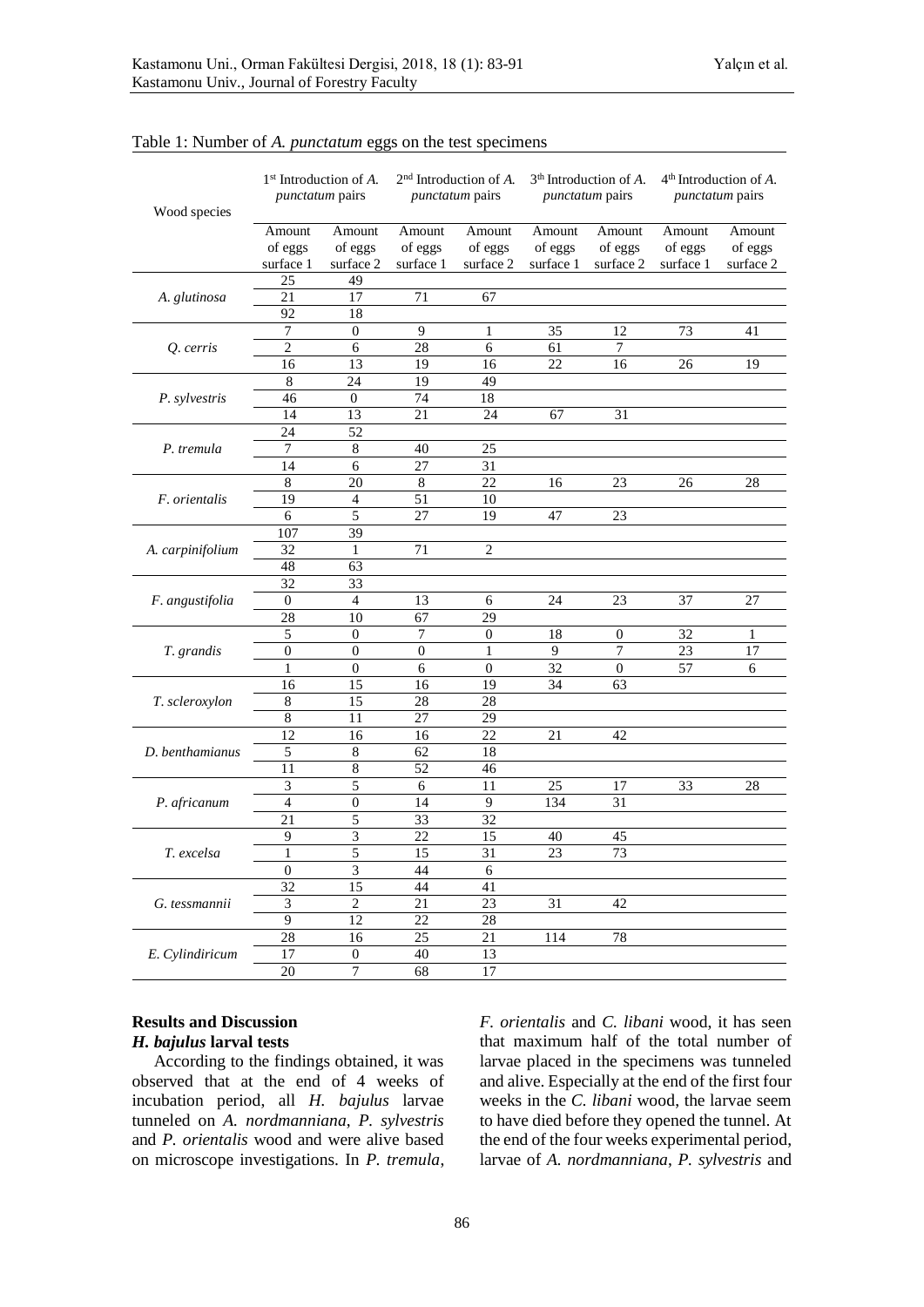*P. orientalis* wood were found to be 90% or more alive, while the mortality rate of *P. tremula*, *F. orientalis* and *C. libani* species was 50% or more (Table 2).

At the end of the experiment for 4 weeks with live larvae was continued until the  $12<sup>th</sup>$ week as stated in the standard. At the end of this period, the lowest mortality rate was determined as 16.6% in *A*. *nordmanniana* wood. In addition, mortality rates were recorded 23.3% and 56.7 % for *P. sylvestris* and *P. orientalis*, respectively. However, there was no statistically significant difference between the mean death rate of *P.*  *sylvestris* wood and the mean mortality rate of *A. nordmanniana* larvae. In *C. libani, P. tremula* and *F. orientalis* wood specimens, over 95% mortality rate was observed. These differences in the mean mortality rates of wood species were statistically significant (P <0.05). The high mortality rate in cedar wood can be explained by the amount of 13% extractive matter soluble in ethanol that is naturally effective against insects (Bozkurt & Erdin, 1989).

|                      | Dead larvae on<br>surface after 4<br>weeks |                         | Live larvae on<br>surface after 4<br>weeks |                                | Number of live/dead larvae<br>after 12 weeks |                |                          |                                |
|----------------------|--------------------------------------------|-------------------------|--------------------------------------------|--------------------------------|----------------------------------------------|----------------|--------------------------|--------------------------------|
| Wood species         | not<br>tunnel<br>ed                        | started<br>to<br>tunnel | alive and<br>tunneled                      | mortality<br>(surface)<br>$\%$ | live                                         | dead           | Mortality<br>rate $(\%)$ | Mean mortality<br>rate $(\% )$ |
|                      | $\theta$                                   | $\Omega$                | 10                                         | $\theta$                       | 8                                            | $\overline{2}$ | 20                       |                                |
| A. nordmanniana      | $\theta$                                   | $\Omega$                | 10                                         | $\theta$                       | 10                                           | $\mathbf{0}$   | $\Omega$                 | 16.6 $a^*$                     |
|                      | $\theta$                                   |                         | 9                                          | 10                             | 7                                            | 3              | 30                       |                                |
|                      | 0                                          | $\theta$                | 10                                         | $\Omega$                       | 7                                            | 3              | 30                       |                                |
| P. sylvestris        | $\Omega$                                   |                         | 9                                          | 10                             | 8                                            | $\overline{2}$ | 20                       | 23.3a                          |
|                      | $\theta$                                   |                         | 9                                          | 10                             | 8                                            | 2              | 20                       |                                |
|                      | 0                                          | $\theta$                | 10                                         | $\Omega$                       | 3                                            | $\overline{7}$ | 70                       |                                |
| P. orientalis        | $\theta$                                   | 1                       | 9                                          | 10                             | 8                                            | $\overline{c}$ | 20                       | 56.7 $b$                       |
|                      | $\Omega$                                   | $\Omega$                | 10                                         | $\Omega$                       | $\overline{2}$                               | 8              | 80                       |                                |
|                      | 8                                          | $\overline{2}$          | $\overline{2}$                             | 80                             | $\boldsymbol{0}$                             | $\mathbf{0}$   | 100                      |                                |
| C. libani            | 10                                         | $\Omega$                | $\theta$                                   | 100                            | $\theta$                                     | $\mathbf{0}$   | 100                      | 100c                           |
|                      | 9                                          |                         | 0                                          | 100                            | $\theta$                                     | $\theta$       | 100                      |                                |
|                      | 8                                          | $\overline{2}$          |                                            | 90                             | $\Omega$                                     | $\theta$       | 100                      |                                |
| P. tremula           | 5                                          | 5                       | 4                                          | 60                             | $\overline{2}$                               | 1              | 90                       | 96.7c                          |
|                      | 4                                          | 6                       | 5                                          | 50                             | $\theta$                                     | $\mathbf{0}$   | 100                      |                                |
| <i>F.</i> orientalis | 4                                          | 6                       | 3                                          | 70                             | $\theta$                                     | $\mathbf{0}$   | 100                      |                                |
|                      | 5                                          | 5                       | 3                                          | 70                             | $\theta$                                     | $\mathbf{0}$   | 100                      | 100c                           |
|                      | 5                                          | 5                       | 4                                          | 60                             | $\overline{0}$                               | $\overline{0}$ | 100                      |                                |

| Table 2: Natural durability of softwood according to EN 46-1 against <i>H. bajulus</i> |  |  |  |
|----------------------------------------------------------------------------------------|--|--|--|
|                                                                                        |  |  |  |

\*The same letters written in italic are not different each other statically.

As it is known, *P. sylvestris* is the most preferred wood species for *H. bajulus* (Chen et al. 2005). However, as it can be seen from the table, at the end of 12 weeks test period, the larvae found alive was slightly higher (6%) in *A. nordmanniana* wood. On the other hand, larvae weights and sizes measured at the end of the experiment showed different results. Based on the results showing in table 3, the mean larvae weight found in *P. sylvestris* was 2, 6 mg, whereas the mean larvae weight obtained from *A. nordmanniana*

wood was 1, 9 mg. According to current findings, while the survival rate of larvae was found to be higher in *A. nordmanniana* wood, the mean larvae weight was lower (1, 9 mg) than the mean larvae weight in *P. sylvestris*. This difference was also statistically significant ( $P < 0.05$ ).

Sivrikaya et al. (2015) conducted with *P. sylvestris*, *P. orientalis*, *F. angustifolia*, *C. excelsa* and *Erythrophleum suaveolens* woods and they recorded that 16, 7% mortality rate in *P. sylvestris* and 33, 3% in *P. orientalis* at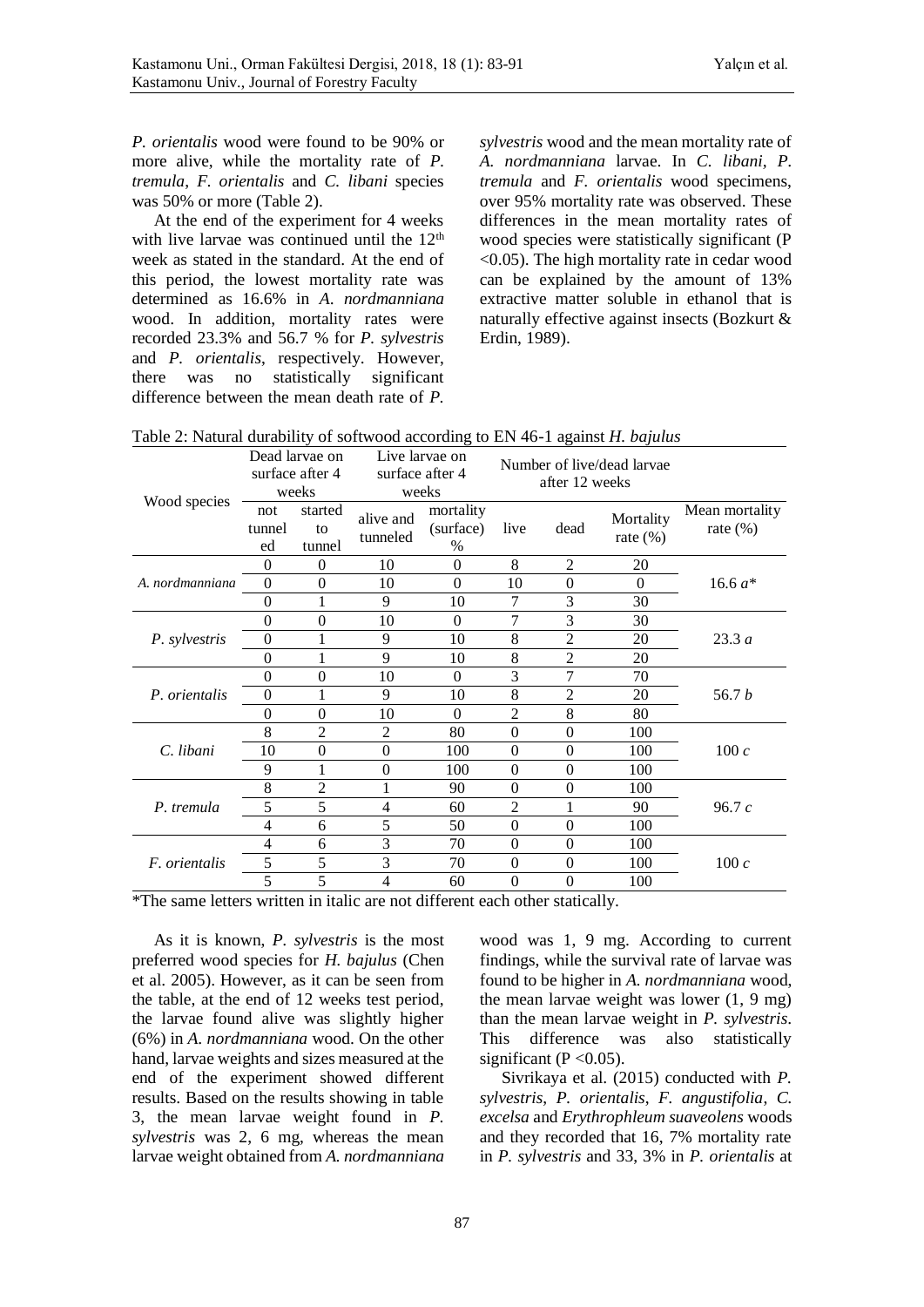the end of the 24 weeks test result while 100 % mortality rate observed in *F. angustifolia*, *C. excelsa* and *E. suaveolens* woods. They stated that mortality rates were high due to

these woods are highly durable to *H. bajulus*. For this reason, our results are similar with previous literature results.

|                 | Larval sizes and weight |                   |                    |                       |                        |                         |  |  |
|-----------------|-------------------------|-------------------|--------------------|-----------------------|------------------------|-------------------------|--|--|
| Wood species    | Width<br>$(mm)*$        | Length<br>$(mm)*$ | Weight<br>$(gr)^*$ | Mean<br>width<br>(mm) | Mean<br>length<br>(mm) | Mean<br>weight<br>(gr)  |  |  |
|                 | 0.5                     | 2.14              | 1.9                |                       |                        |                         |  |  |
| A. nordmanniana | 0.51                    | 2.09              | 1.9                | 0.50 a                | 2.13 $ab$              | 1.9<br>$\boldsymbol{a}$ |  |  |
|                 | 0.49                    | 2.17              | $\overline{2}$     |                       |                        |                         |  |  |
|                 | 0.57                    | 2.64              | 2.4                |                       | 2.64 $b$               |                         |  |  |
| P. sylvestris   | 0.57                    | 2.62              | 2.5                | 0.57 a                |                        | 2.6 b                   |  |  |
|                 | 0.58                    | 2.66              | 2.8                |                       |                        |                         |  |  |
|                 | 0.51                    | 2.23              | 1.8                |                       |                        |                         |  |  |
| P. orientalis   | 2.45                    | 0.532             | 2.2                | 1.81a                 | 1.42a                  | 2<br>$\overline{a}$     |  |  |
|                 | 2.48                    | 1.5               | $\overline{2}$     |                       |                        |                         |  |  |

Table 3: Larval sizes and weights of *H. bajulus* larvae

**\*** Average of five larvae for each test specimens

#### *A. punctatum* **larval tests**

Findings of *A. punctatum* larvae tests on 13 different local and foreign wood species are shown in Table 4. After 52 weeks, the mean mortality rates of live and dead larvae were calculated. The highest larval survival rate among the wood species was determined as 65% in *A. glutinosa* wood. In addition, survival rate of 35% in *P. tremula*, 32% in *F. orientalis* and 10% in *F. angustifolia* were detected. Larvae have begun to open tunnels in certain numbers in domestic wood species, and in *Q. cerris* and *A. carpinifolium* wood at the end of 1 year experiment period. When these tunnels were examined, the mean depth of the tunnels on *Q. cerris* is approximately 2.5-3 mm while and the depth of the tunnels on the *A. carpinifolium* is about 2 -2.5 mm. However, mortality rates of larvae were 100% in *Q. cerris* and *A. carpinifolium* wood species (Table 4).

When the results of the *A. punctatum* larva test on 7 different tropical wood species were

examined, it was observed that the larvae were trying to open the tunnel at the beginning and these tunnels were about 0.5-1 mm in all wood species. However, at the end of the 52-weeks experimental period, no live larvae were found in the specimens under microscope investigation. Thus, larval mortality rates were calculated as 100%.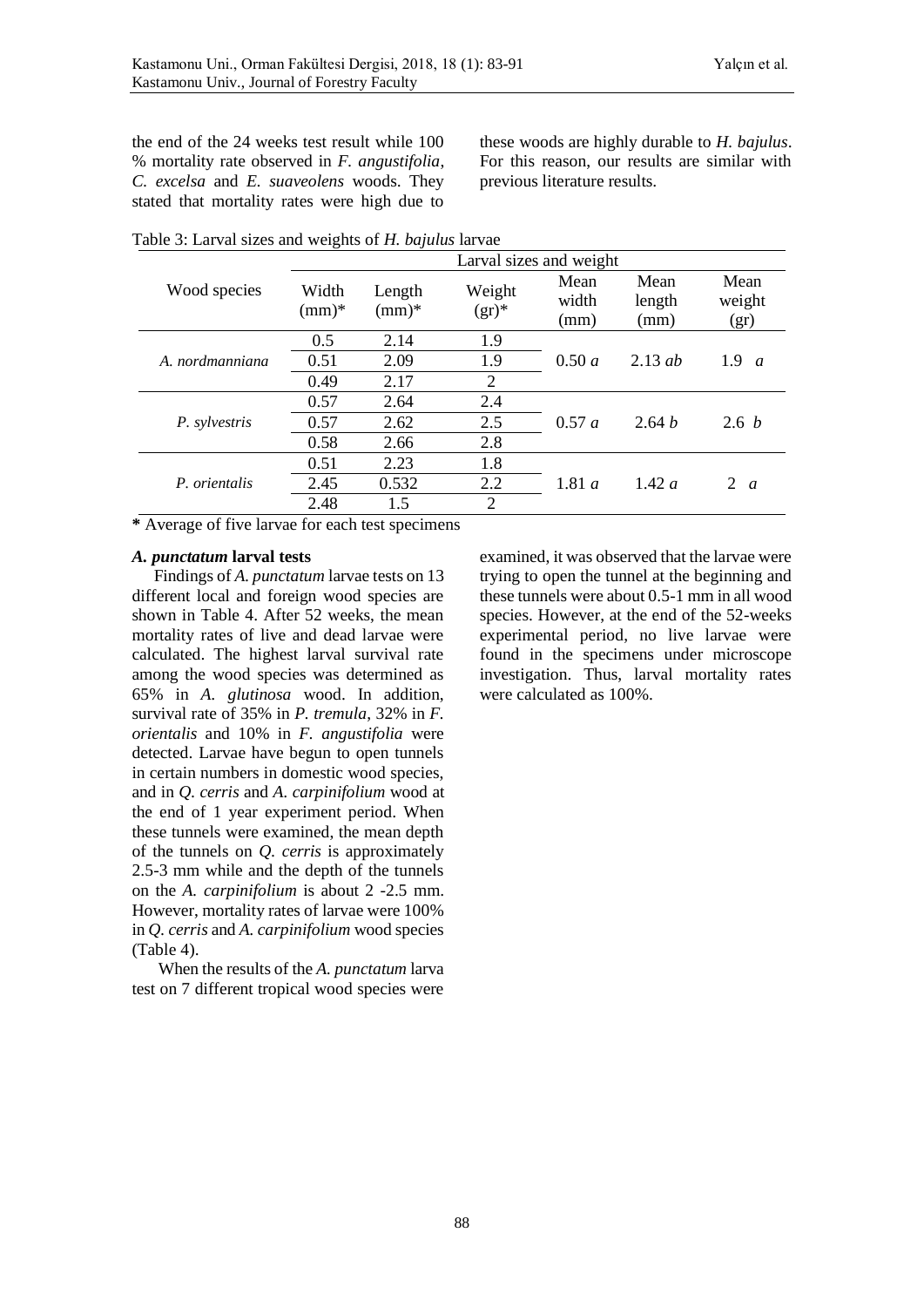| Wood species     | Total number of<br>eggs (number) | Started to<br>tunnel | Number of live<br>larvae retrieved<br>(number) | Number of<br>dead larvae<br>(number) | Mortality rate<br>$(\%)$ |
|------------------|----------------------------------|----------------------|------------------------------------------------|--------------------------------------|--------------------------|
| A. glutinosa     | 107                              | 60                   | 39                                             | 21                                   | 35                       |
| Q. cerris        | 76                               | 32                   | $\theta$                                       | 32                                   | 100                      |
| P. tremula       | 66                               | 57                   | 20                                             | 37                                   | 65                       |
| F. orientalis    | 62                               | 28                   | 9                                              | 19                                   | 68                       |
| A. carpinifolium | 110                              | 40                   | $\Omega$                                       | 40                                   | 100                      |
| F. angustifolia  | 75                               | 49                   | 5                                              | 44                                   | 90                       |
| T. grandis       | 45                               | 37                   | 0                                              | 37                                   | 100                      |
| T. scleroxylon   | 70                               | 49                   | $\Omega$                                       | 49                                   | 100                      |
| D. benthamianus  | 80                               | 56                   | 0                                              | 56                                   | 100                      |
| P. africanum     | 97                               | 38                   | $\theta$                                       | 38                                   | 100                      |
| C.excelsa        | 77                               | 62                   | $\Omega$                                       | 62                                   | 100                      |
| G. tessmannii    | 69                               | 29                   | $\theta$                                       | 29                                   | 100                      |
| E. Cylindiricum  | 110                              | 43                   | 0                                              | 43                                   | 100                      |

Table 4. Mean mortality rate of *A. punctatum*

After the experiment, various microscopic measurements were carried out on the larvae in order to determine the development levels of living ones (Table 5). When the mean lengths of larvae were examined, it was found that the highest mean larval length was 2.35 mm and emerged from *A. glutinosa* wood. The lowest mean larvae length was observed as 2.18 mm in *P. tremula* wood. When the mean of the measurements taken from the head, thorax and abdomen (last part of the abdomen segment) part of the larvae were compared, the highest mean width was measured as 0.73 mm on the larvae extracted in the *A. glutinosa* wood. According to these findings, there is a linear relationship between the larval development and the rate of viability of *A. punctatum* in alder wood. Although the rate of viability of *A. punctatum* was 35% in *P. tremula* wood, larval development is seen to be much lower when comparing to the other wood species. The lower mortality rate can be explained in two ways; first lower extractive content of *P. tremula* wood and secondly low density of wood itself. Both of these features might help reducing mortality in *P. tremula* wood. The lack of larval development, on the other hand, might be related to amount of nutrients which plays important role in larval nourishment. The higher amount of extractives in tropical

wood species is believed to be main reason for high mortality rate for *A. punctatum*.

According to previous literature, the development of Anobium larva is affected from type of the wood species, the chemical composition of the wood (Terzi et al., 2012), the amount and type of co-substances (starch, protein etc.) in the wood, the amount and type of the active substance. For this reason, larval development and mortality rates among wood species are different. In addition, although the effect of environmental factors (temperature, humidity) on larval development is important (Kaygın & Sade, 2004; Pinniger & Child 1996), the effect of these factors is minimized for both *A. punctatum* and *H. bajulus* as the environmental conditions were kept constant during this study.

According to the results obtained, *Q. cerris* wood showed significant natural resistance against *A. punctatum* larvae. This is somewhat interesting since *Q. cerris* wood (especially, sessile oak and pedunculate oak) was stated as a reference wood in EN49-1 standard. *Q. cerris*, on the other hand, showed very high natural durability (100% mortality rate) which might be explained with its relatively high silica content (Sarıbaş, 2017). Silica might interrupt feeding behavior of *A. punctatum*. Therefore, *Q. cerris* wood is highly recommended if *A. punctatum* infestation risk is high.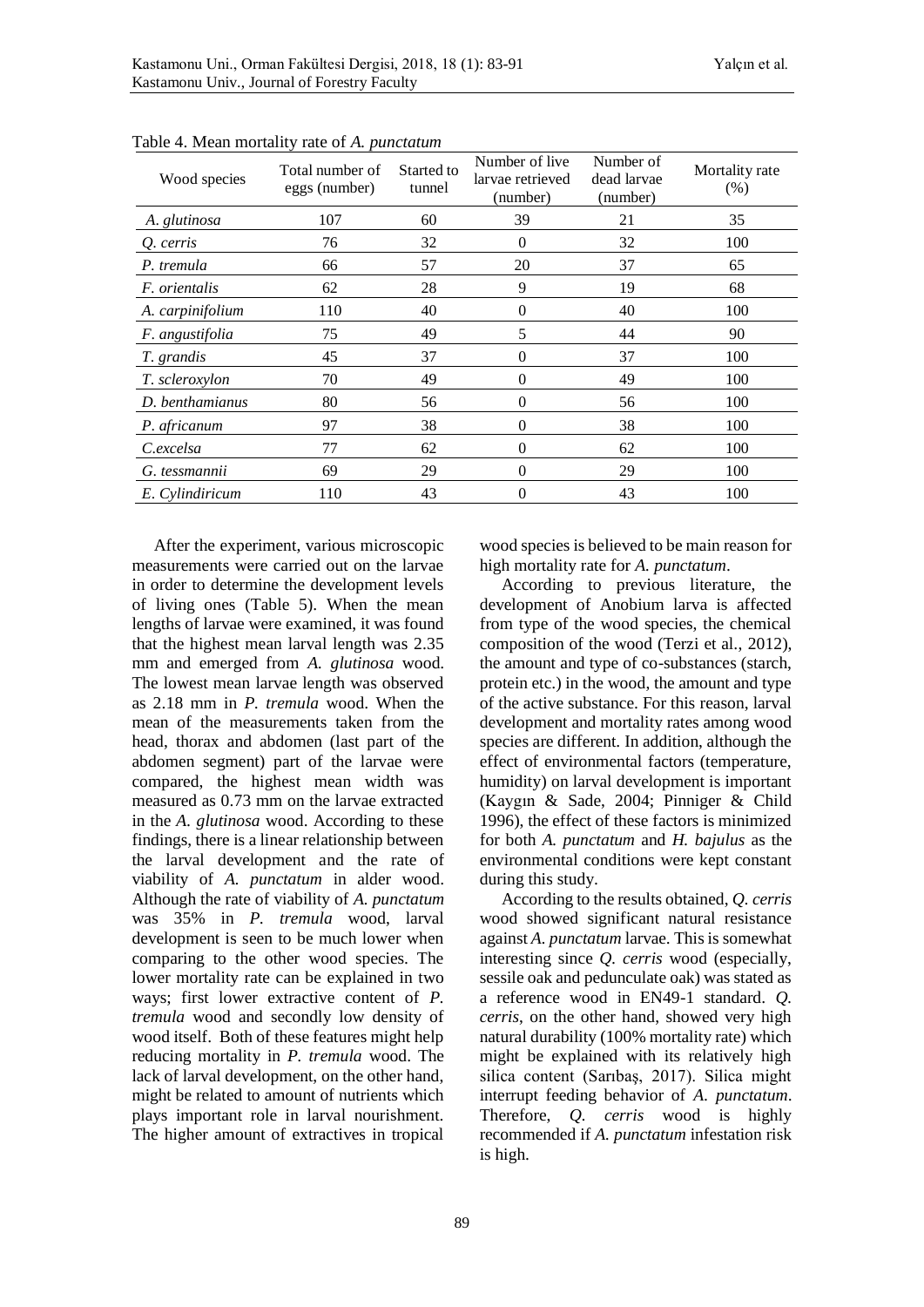|                      | Mean larvae length | Width (mm) |         |        |            |  |  |
|----------------------|--------------------|------------|---------|--------|------------|--|--|
| Wood species         | mm)                | (Abdomen)  | Thorax) | (Head) | Mean width |  |  |
| A. glutinosa         | 2.35               | 0.58       | 0.73    | 0.89   | 0.73       |  |  |
| P. tremula           | 2.18               | 0.43       | 0.52    | 0.64   | 0.53       |  |  |
| <i>F. orientalis</i> | 2.29               | 0.46       | 0.57    | 0.73   | 0.59       |  |  |
| F. angustifolia      | 2.28               | 0.44       | 0.56    | ი 70   | 0.56       |  |  |

#### Table 5: Larval sizes of *A. punctatum*



Figure 1*. H. bajulus* larvae attempting to open a tunnel, larvae defecation traces and feces



Figure 2. *A. punctatum* larvae damaging, larvae entrance holes and feces

#### **Conclusions**

The natural durability of native and tropical wood species, which are heavily used in the furniture industry against *H. bajulus* and *A. punctatum* were evaluated.

According to current results, while *F. orientalis*, *C. libani*, and *P. tremula* were found the most resistance wood species against *H. bajulus*, *P. sylvestris* and *A. nordmanniana* were determined as most vulnerable. After 12 weeks test period, the mortality of larvae was found lowest for *A. nordmanniana* wood while the largest sizes and weights of live larvae were measured in *P. sylvestris* wood.

All tropical wood species and two domestic species (*Q. cerris* and *A. carpinifolium*) showed the highest mortality rate as 100%. The least durable domestic wood was determined as alder. When sizes of *A. punctatum* larvae examined a linear relationship was recorded between sizes, weight and viability rates.

#### **Acknowledgement**

This study was supported by TÜBİTAK-COST project number of 114O850.

#### **References**

- Bozkurt, Y., & Erdin, N. (1989). *Ticarette önemli yabancı ağaç türleri*. İstanbul Üniversitesi Fen Bilimleri Enstitüsü Yayınları, İstanbul.
- Chen, Z., White M.S., Robinson, W.H. (2005). Low-pressure vacuum to control larvae of *Hylotrupes bajulus* (Coleoptera: